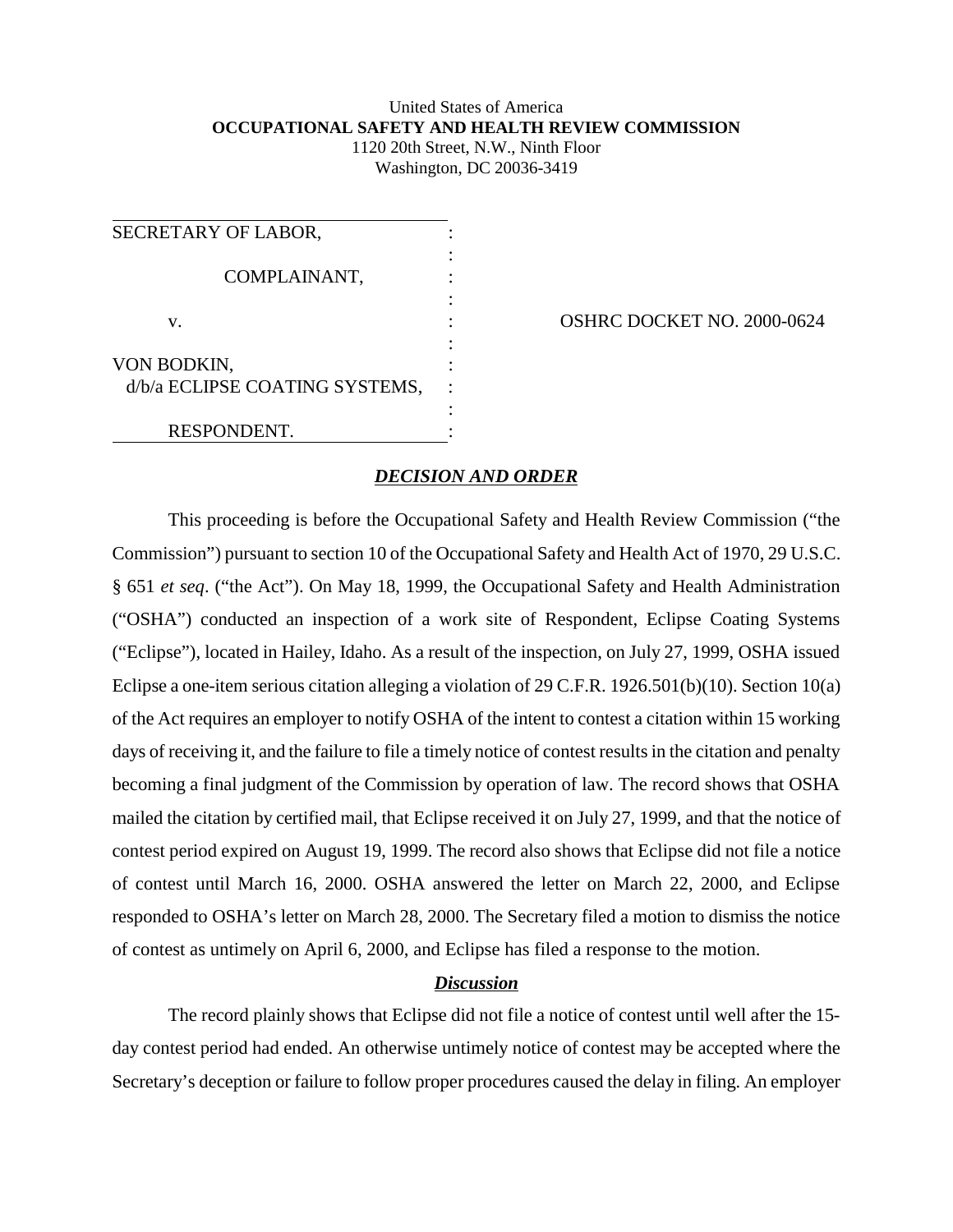is also entitled to relief if it shows the Commission's final order was entered as a result of "mistake, inadvertence, surprise, or excusable neglect" or "any other reason justifying relief," including mitigating circumstances such as absence, illness or a disability that would prevent a party from protecting its interests. *See* Fed. R. Civ. P. 60(b); *Branciforte Builders, Inc.*, 9 BNA OSHC 2113 (No. 80-1920, 1981). There is no indication and no contention that the Secretary was deceptive or failed to follow proper procedures in this matter. Eclipse contends, rather, that it was denied due process because it was never afforded a hearing. However, the record clearly shows that the company was, in fact, given the opportunity to contest the citation and to have a hearing. As indicated above, an agent of the company signed for the citation on July 27, 1999.<sup>1</sup> The citation itself explained the 15-day contest period in the first paragraph on the first page, as follows:

You must abate the violations referred to in this Citation by the dates listed and pay the penalties proposed, unless within 15 working days ... from your receipt of this Citation and Notification of Penalty you mail a notice of contest to the U.S. Department of Labor Area Office at the address shown above. Please refer to the enclosed booklet (OSHA 3000) which outlines your rights and responsibilities and which should be read in conjunction with this form.

The citation further explained the contest period on page 2, as follows:

**Right to Contest** - You have the right to contest this Citation and Notification of Penalty. You may contest all citation items or only individual items. You may also contest proposed penalties and/or abatement dates without contesting the underlying violations. **Unless you inform the Area Director in writing that you intend to contest the citation(s) and/or proposed penalty(ies) within 15 working days after receipt, the citation(s) and the proposed penalty(ies) will become a final order of the Occupational Safety and Health Review Commission and may not be reviewed by any court or agency.**

Eclipse does not assert any reasons for not filing its notice of contest within the 15-day period. In any case, the Commission has held that the OSHA citation plainly states the requirement to file a notice of contest within the prescribed period and that an employer "must bear the burden of its own lack of diligence in failing to carefully read and act upon the information contained in the citations." *Roy Kay, Inc.*, 13 BNA OSHC 2021, 2022 (No. 88-1748, 1989); *Acrom Constr. Serv.,*

<sup>&</sup>lt;sup>1</sup>Kortnie Bodkin, who signed the certified mail return receipt, is presumably a relative of Von Bodkin, the owner of Eclipse and the author of the response to the Secretary's motion, and Everett Bodkin, Eclipse's financial officer and the author of the notice of contest.